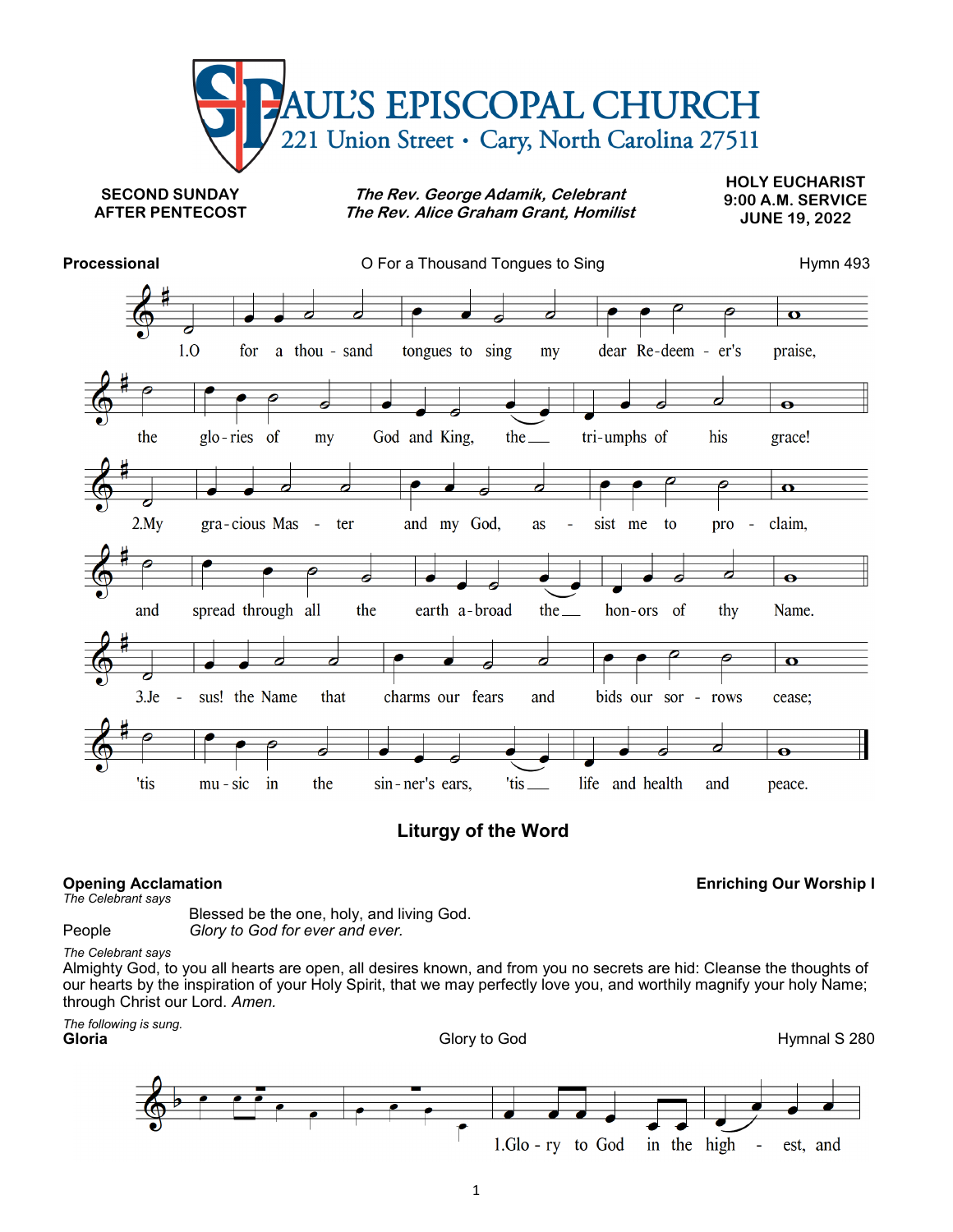

# **Collect of the Day**

Celebrant The Lord be with you.<br>People And also with you. People *And also with you.* Let us pray.

O Lord, make us have perpetual love and reverence for your holy Name, for you never fail to help and govern those whom you have set upon the sure foundation of your loving–kindness; through Jesus Christ our Lord, who lives and reigns with you and the Holy Spirit, one God, for ever and ever. *Amen.* 

**Children's Processional <b>All Things Bright and Beautiful** Hymn 405 *Verse 1 Children's Chapel is for children ages 3 to 5th grade.*

**First Reading 1 All 2008 1 Kings 19:1-15a** 

A Reading from First Kings.

Ahab told Jezebel all that Elijah had done, and how he had killed all the prophets with the sword. Then Jezebel sent a messenger to Elijah, saying, "So may the gods do to me, and more also, if I do not make your life like the life of one of them by this time tomorrow." Then he was afraid; he got up and fled for his life, and came to Beer-sheba, which belongs to Judah; he left his servant there.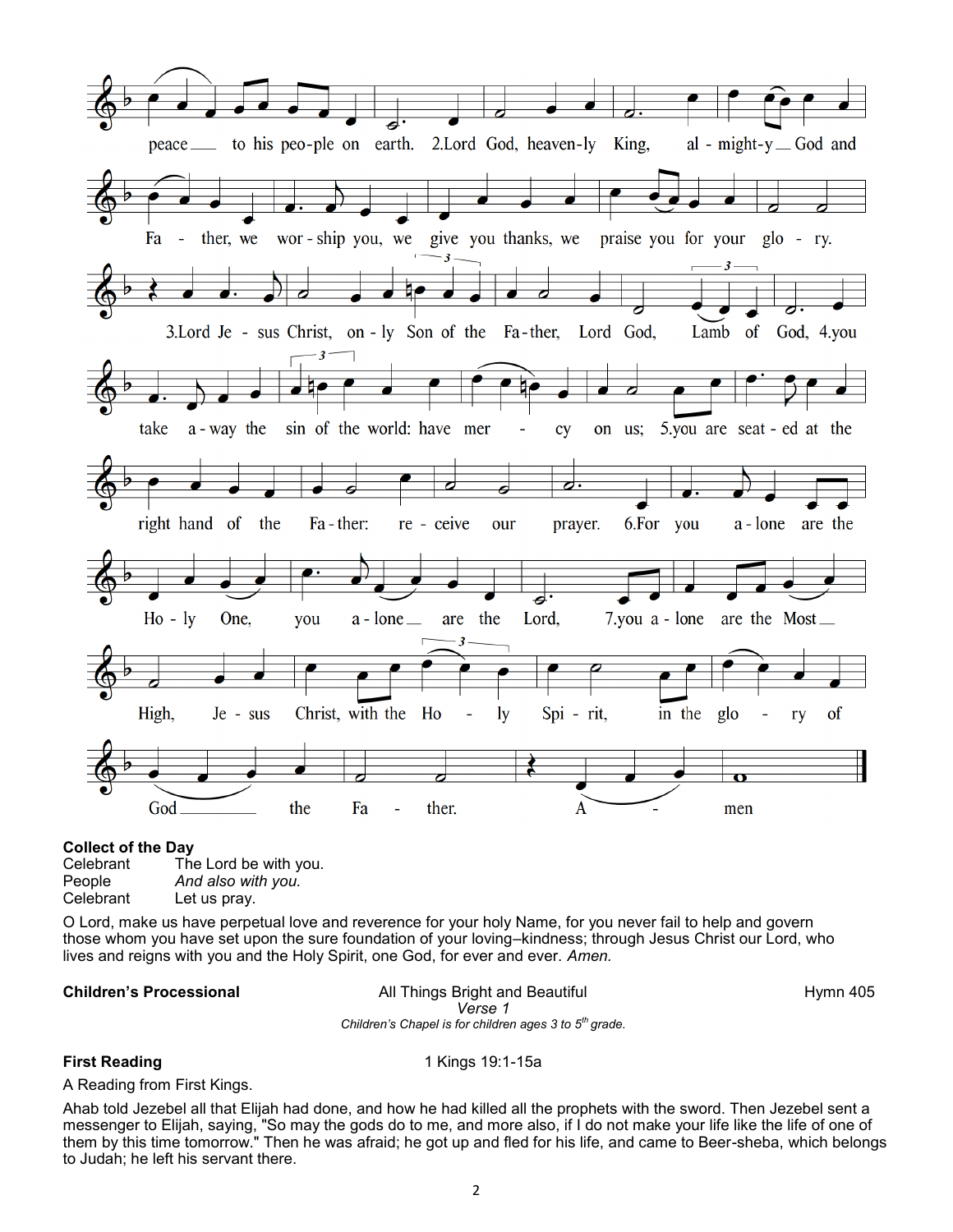But he himself went a day's journey into the wilderness, and came and sat down under a solitary broom tree. He asked that he might die: "It is enough; now, O Lord, take away my life, for I am no better than my ancestors." Then he lay down under the broom tree and fell asleep. Suddenly an angel touched him and said to him, "Get up and eat." He looked, and there at his head was a cake baked on hot stones, and a jar of water. He ate and drank, and lay down again. The angel of the Lord came a second time, touched him, and said, "Get up and eat, otherwise the journey will be too much for you." He got up, and ate and drank; then he went in the strength of that food forty days and forty nights to Horeb the mount of God. At that place he came to a cave, and spent the night there.

Then the word of the Lord came to him, saying, "What are you doing here, Elijah?" He answered, "I have been very zealous for the Lord, the God of hosts; for the Israelites have forsaken your covenant, thrown down your altars, and killed your prophets with the sword. I alone am left, and they are seeking my life, to take it away."

He said, "Go out and stand on the mountain before the Lord, for the Lord is about to pass by." Now there was a great wind, so strong that it was splitting mountains and breaking rocks in pieces before the Lord, but the Lord was not in the wind; and after the wind an earthquake, but the Lord was not in the earthquake; and after the earthquake a fire, but the Lord was not in the fire; and after the fire a sound of sheer silence. When Elijah heard it, he wrapped his face in his mantle and went out and stood at the entrance of the cave. Then there came a voice to him that said, "What are you doing here, Elijah?" He answered, "I have been very zealous for the Lord, the God of hosts; for the Israelites have forsaken your covenant, thrown down your altars, and killed your prophets with the sword. I alone am left, and they are seeking my life, to take it away." Then the Lord said to him, "Go, return on your way to the wilderness of Damascus."

Reader The Word of the Lord.<br>People Thanks be to God. **Thanks be to God.** 

**Psalm of the Day** Psalm 42

- 1 As the deer longs for the water-brooks, \* so longs my soul for you, O God.
- 2 My soul is athirst for God, athirst for the living God; \* when shall I come to appear before the presence of God?
- 3 My tears have been my food day and night, \* while all day long they say to me, "Where now is your God?"
- 4 I pour out my soul when I think on these things: \* how I went with the multitude and led them into the house of God,
- 5 With the voice of praise and thanksgiving, \* among those who keep holy-day.
- 6 Why are you so full of heaviness, O my soul? \* and why are you so disquieted within me?
- 7 Put your trust in God; \* for I will yet give thanks to him, who is the help of my countenance, and my God.
- 8 My soul is heavy within me; \* therefore I will remember you from the land of Jordan, and from the peak of Mizar among the heights of Hermon.
- 9 One deep calls to another in the noise of your cataracts; \* all your rapids and floods have gone over me.
- 10 The Lord grants his loving-kindness in the daytime; \* in the night season his song is with me, a prayer to the God of my life.
- 11 I will say to the God of my strength, "Why have you forgotten me? \* and why do I go so heavily while the enemy oppresses me?"
- 12 While my bones are being broken, \* my enemies mock me to my face;
- 13 All day long they mock me \* and say to me, "Where now is your God?"
- 14 Why are you so full of heaviness, O my soul? \* and why are you so disquieted within me?
- 15 Put your trust in God; \* for I will yet give thanks to him who is the help of my countenance, and my God.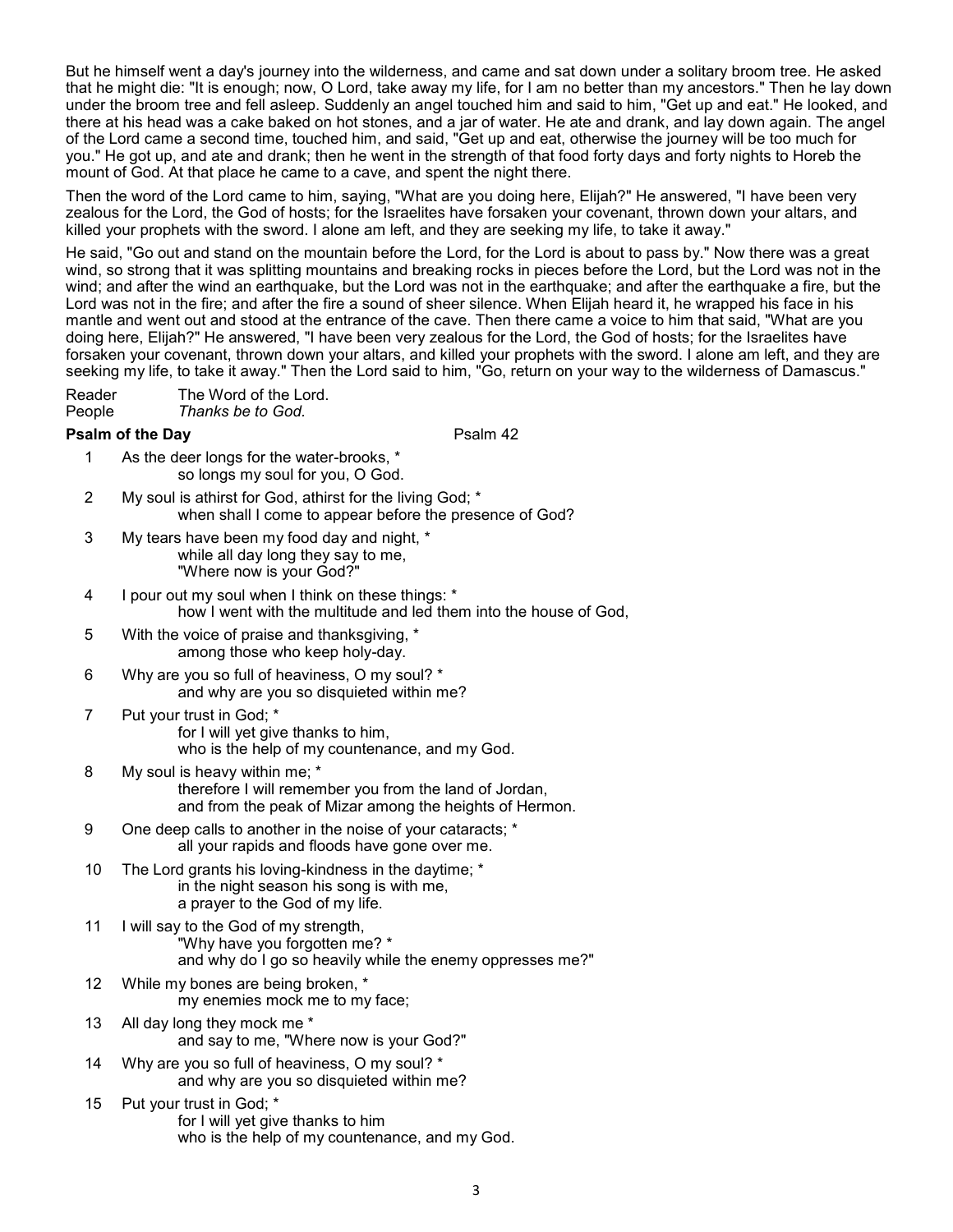**Second Reading** Galatians 3:23-29

## A Reading from Galatians.

Now before faith came, we were imprisoned and guarded under the law until faith would be revealed. Therefore the law was our disciplinarian until Christ came, so that we might be justified by faith. But now that faith has come, we are no longer subject to a disciplinarian, for in Christ Jesus you are all children of God through faith. As many of you as were baptized into Christ have clothed yourselves with Christ. There is no longer Jew or Greek, there is no longer slave or free, there is no longer male and female; for all of you are one in Christ Jesus. And if you belong to Christ, then you are Abraham's offspring, heirs according to the promise.



**Gospel** Luke 8:26-39

The Holy Gospel of our Lord Jesus Christ according to Luke. People *Glory to you, Lord Christ.*

Jesus and his disciples arrived at the country of the Gerasenes, which is opposite Galilee. As he stepped out on land, a man of the city who had demons met him. For a long time he had worn no clothes, and he did not live in a house but in the tombs. When he saw Jesus, he fell down before him and shouted at the top of his voice, "What have you to do with me, Jesus, Son of the Most High God? I beg you, do not torment me" -- for Jesus had commanded the unclean spirit to come out of the man. (For many times it had seized him; he was kept under guard and bound with chains and shackles, but he would break the bonds and be driven by the demon into the wilds.) Jesus then asked him, "What is your name?" He said, "Legion"; for many demons had entered him. They begged him not to order them to go back into the abyss.

Now there on the hillside a large herd of swine was feeding; and the demons begged Jesus to let them enter these. So he gave them permission. Then the demons came out of the man and entered the swine, and the herd rushed down the steep bank into the lake and was drowned.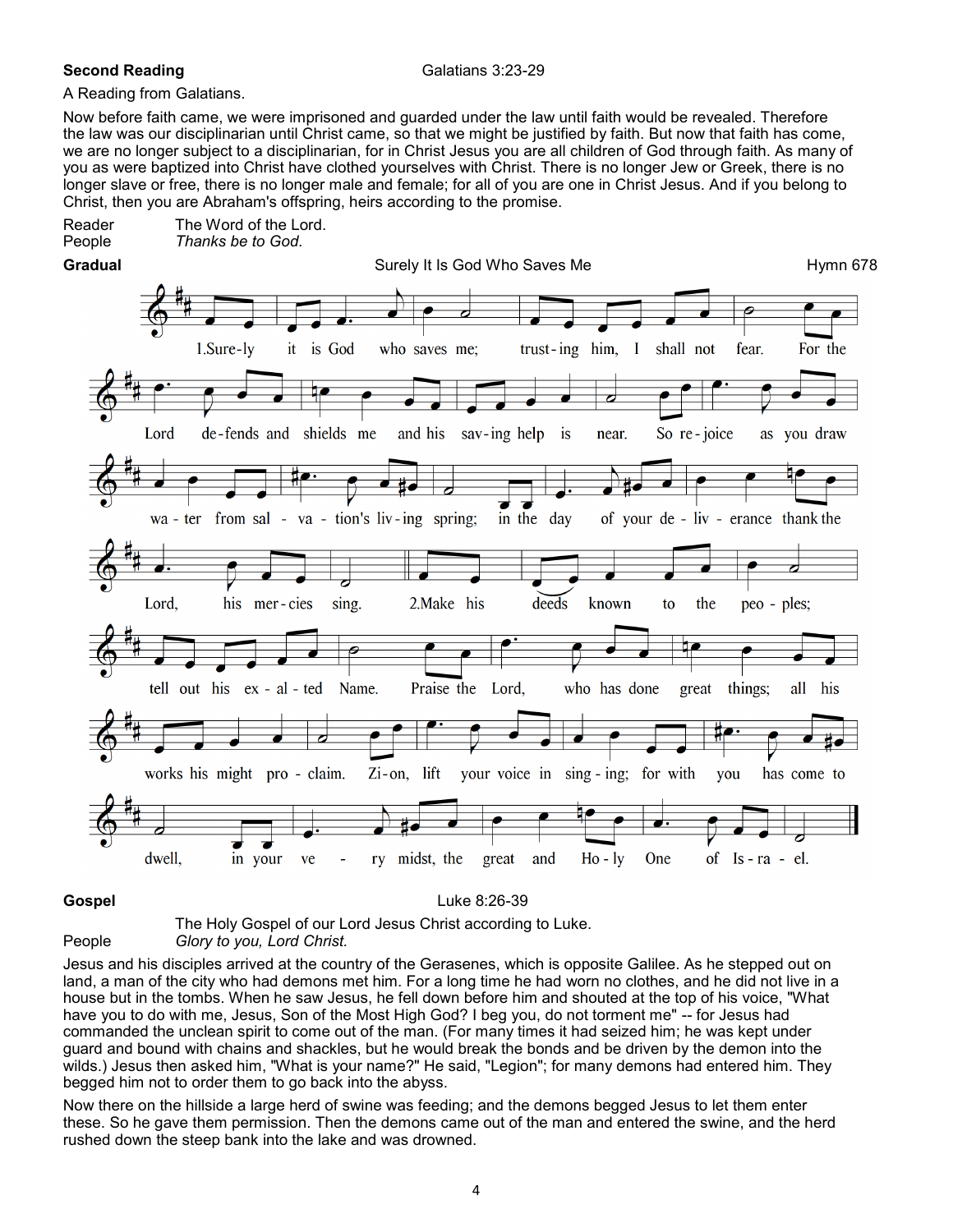When the swineherds saw what had happened, they ran off and told it in the city and in the country. Then people came out to see what had happened, and when they came to Jesus, they found the man from whom the demons had gone sitting at the feet of Jesus, clothed and in his right mind. And they were afraid. Those who had seen it told them how the one who had been possessed by demons had been healed. Then all the people of the surrounding country of the Gerasenes asked Jesus to leave them; for they were seized with great fear. So he got into the boat and returned. The man from whom the demons had gone begged that he might be with him; but Jesus sent him away, saying, "Return to your home, and declare how much God has done for you." So he went away, proclaiming throughout the city how much Jesus had done for him.

The Gospel of the Lord. People *Praise to you, Lord Christ.* 

**Homily** The Rev. Alice Graham Grant

## **Nicene Creed**

*All who are able, stand.*

*We believe in one God, the Father, the Almighty, maker of heaven and earth, of all that is, seen and unseen. We believe in one Lord, Jesus Christ, the only Son of God, eternally begotten of the Father, God from God, Light from Light, true God from true God, begotten, not made, of one Being with the Father. Through him all things were made. For us and for our salvation he came down from heaven: by the power of the Holy Spirit he became incarnate from the Virgin Mary, and was made man. For our sake he was crucified under Pontius Pilate; he suffered death and was buried. On the third day he rose again in accordance with the Scriptures; he ascended into heaven and is seated at the right hand*  of the Father. He will come again in glory to judge the living and the dead, and his kingdom will have no end.

We believe in the Holy Spirit, the Lord, the giver of life, who proceeds from the Father and the Son. With the Father and the Son he is worshiped and glorified. He has spoken through the Prophets. We believe in one holy catholic and *apostolic Church. We acknowledge one baptism for the forgiveness of sins. We look for the resurrection of the dead, and the life of the world to come. Amen.*

## **Prayers of the People**

People's Response: *Lord, hear our prayer.*

## **Confession of Sin** BCP 360

*The Deacon or Celebrant says* Let us confess our sins against God and our neighbor.

## *All who are able, kneel. Minister and People*

*Most merciful God, we confess that we have sinned against you in thought, word, and deed, by what we have done, and by what we have left undone. We have not loved you with our whole heart; we have not loved our neighbors as ourselves. We are truly sorry and we humbly repent. For the sake of your Son Jesus Christ, have mercy on us and forgive us; that we may delight in your will, and walk in your ways, to the glory of your Name. Amen.*

## *The Priest stands and says*

Almighty God have mercy on you, forgive you all your sins through our Lord Jesus Christ, strengthen you in all goodness, and by the power of the Holy Spirit keep you in eternal life. *Amen.*

## **Peace BCP 360**

Celebrant The peace of the Lord be always with you. People *And also with you.*

## **Announcements**

## **Liturgy of the Eucharist**

## **Offertory**

## **Eucharistic Prayer 3** EOW

| The people remain standing. |                                            |
|-----------------------------|--------------------------------------------|
| Celebrant                   | The Lord be with you.                      |
| People                      | And also with you.                         |
| Celebrant                   | Lift up your hearts.                       |
| People                      | We lift them to the Lord.                  |
| Celebrant                   | Let us give thanks to the Lord our God.    |
| People                      | It is right to give our thanks and praise. |
|                             |                                            |

*The Celebrant proceeds.*

All thanks and praise are yours at all times and in all places, our true and loving God; through Jesus Christ, your eternal Word, the Wisdom from on high by whom you created all things. You laid the foundations of the world and enclosed the sea when it burst out from the womb; You brought forth all creatures of the earth and gave breath to humankind.

Wondrous are you, Holy One of Blessing, all you create is a sign of hope for our journey; And so as the morning stars sing your praises we join the heavenly beings and all creation as we shout with joy: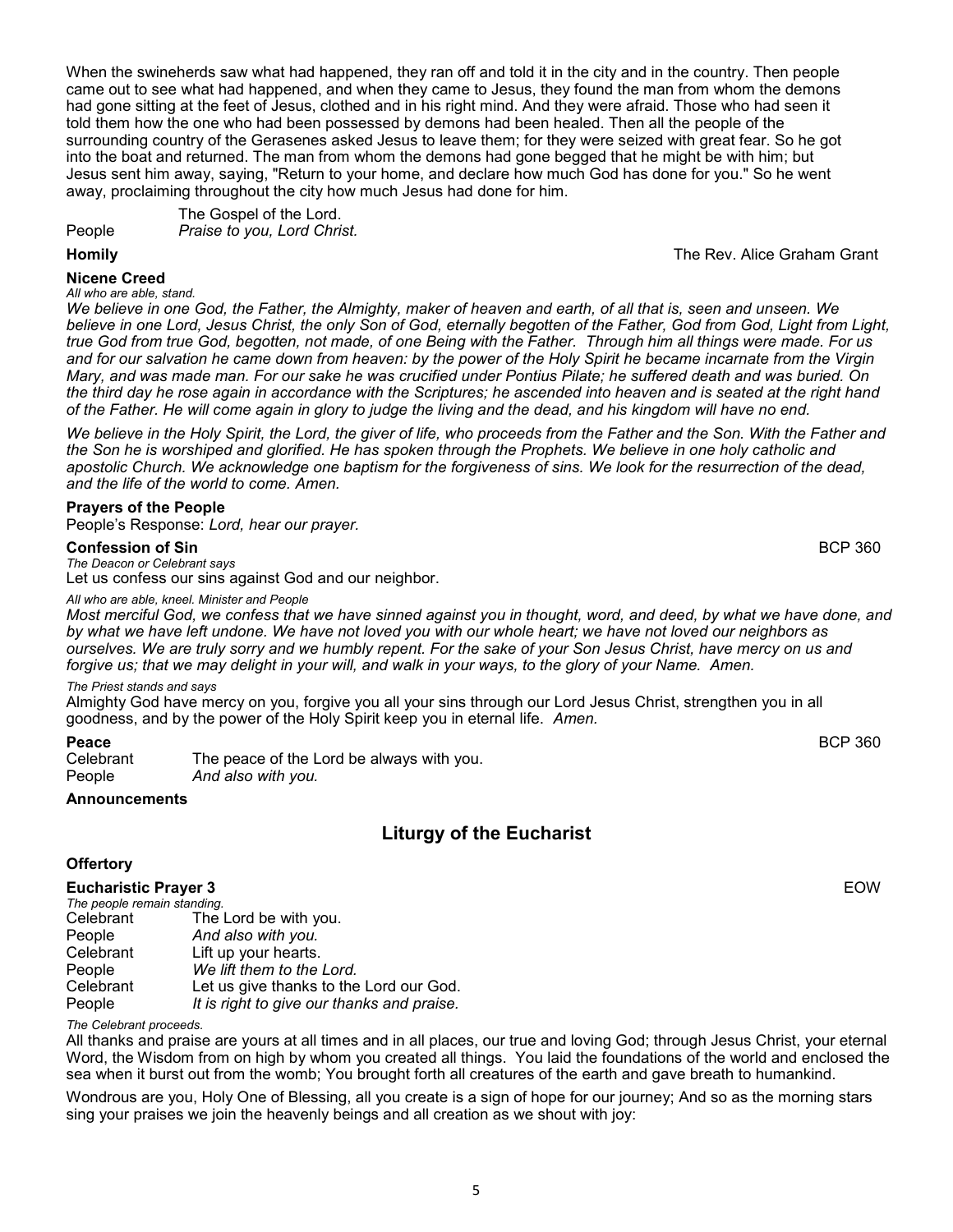

### *The Celebrant continues*

Glory and honor are yours, Creator of all, your Word has never been silent; you called a people to yourself, as a light to the nations, you delivered them from bondage and led them to a land of promise. Of your grace, you gave Jesus to be human, to share our life, to proclaim the coming of your holy reign and give himself for us, a fragrant offering.

Through Jesus Christ our Redeemer, you have freed us from sin, brought us into your life, reconciled us to you, and restored us to the glory you intend for us.

We thank you that on the night before he died for us Jesus took bread, and when he had given thanks to you, he broke it, gave it to his friends and said: "Take, eat, this is my Body, broken for you. Do this for the remembrance of me."

After supper Jesus took the cup of wine, said the blessing, gave it to his friends and said: "Drink this, all of you: this cup is the new Covenant in my Blood, poured out for you and for all for the forgiveness of sin. Do this for the remembrance of me."

And so, remembering all that was done for us: the cross, the tomb, the resurrection and ascension, longing for Christ's coming in glory, and presenting to you these gifts your earth has formed and human hands have made, we acclaim you, O Christ:

## **Memorial Acclamation**

*Celebrant and People Dying, you destroyed our death. Rising, you restored our life. Christ Jesus, come in glory!* 

## *The Celebrant then continues*

Send your Holy Spirit upon us and upon these gifts of bread and wine that they may be to us the Body and Blood of your Christ. Grant that we, burning with your Spirit's power, may be a people of hope, justice and love.

Giver of Life, draw us together in the Body of Christ, and in the fullness of time gather us with blessed Paul, and all your people into the joy of our true eternal home.

Through Christ and with Christ and in Christ, by the inspiration of your Holy Spirit, we worship you our God and Creator in voices of unending praise.

*Celebrant and People Blessed are you now and for ever. AMEN.* 

And now, as our Savior Christ has taught us, we are bold to say,

## **Lord's Prayer** BCP 364

*People and Celebrant Our Father, who art in heaven, hallowed be thy Name, thy kingdom come, thy will be done, on earth as it is in heaven. Give us this day our daily bread. And forgive us our trespasses, as we forgive those who trespass against us. And lead us not into temptation, but deliver us from evil. For thine is the kingdom, and the power, and the glory, for ever and ever. Amen.*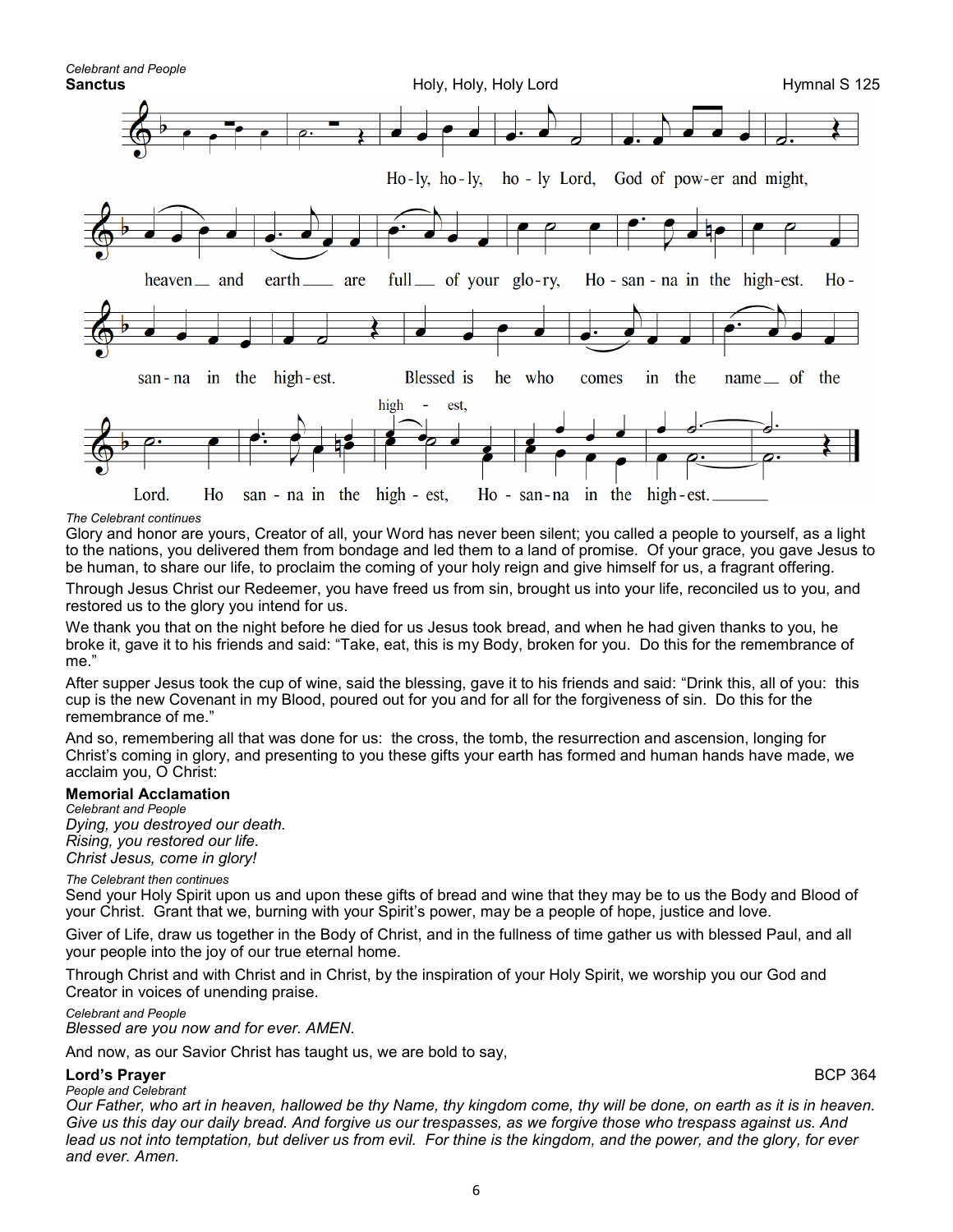## **Breaking of the Bread**



## **Holy Communion**

*The Celebrant says*

The Gifts of God for the People of God. Take them in remembrance that Christ died for you, and feed on him in your hearts by faith, with thanksgiving.

*If you are at home or otherwise unable to take communion, you may say the following prayer.*

## **Spiritual Communion Prayer**

*In union, O Lord, with your faithful people at every altar of your Church, I desire to offer to you praise and thanksgiving. I remember your death, Lord Christ; I proclaim your resurrection; I await your coming in glory. Since I cannot receive you today in the Sacrament of your Body and Blood, I beseech you to come spiritually into my heart. Cleanse and strengthen me with your grace, Lord Jesus, and let me never be separated from you. May I live in you, and you in me, in this life and in the life to come. Amen.*

## **Final Prayer**

## *Celebrant and People*

*Loving God, we give you thanks for restoring us in your image and nourishing us with spiritual food as we hear your Word proclaimed and gather at your holy Table. Now send us forth a people, forgiven, healed, renewed; that we may proclaim your love to the world and continue in the risen life of Christ our Savior. Amen.* 

## **Blessing**